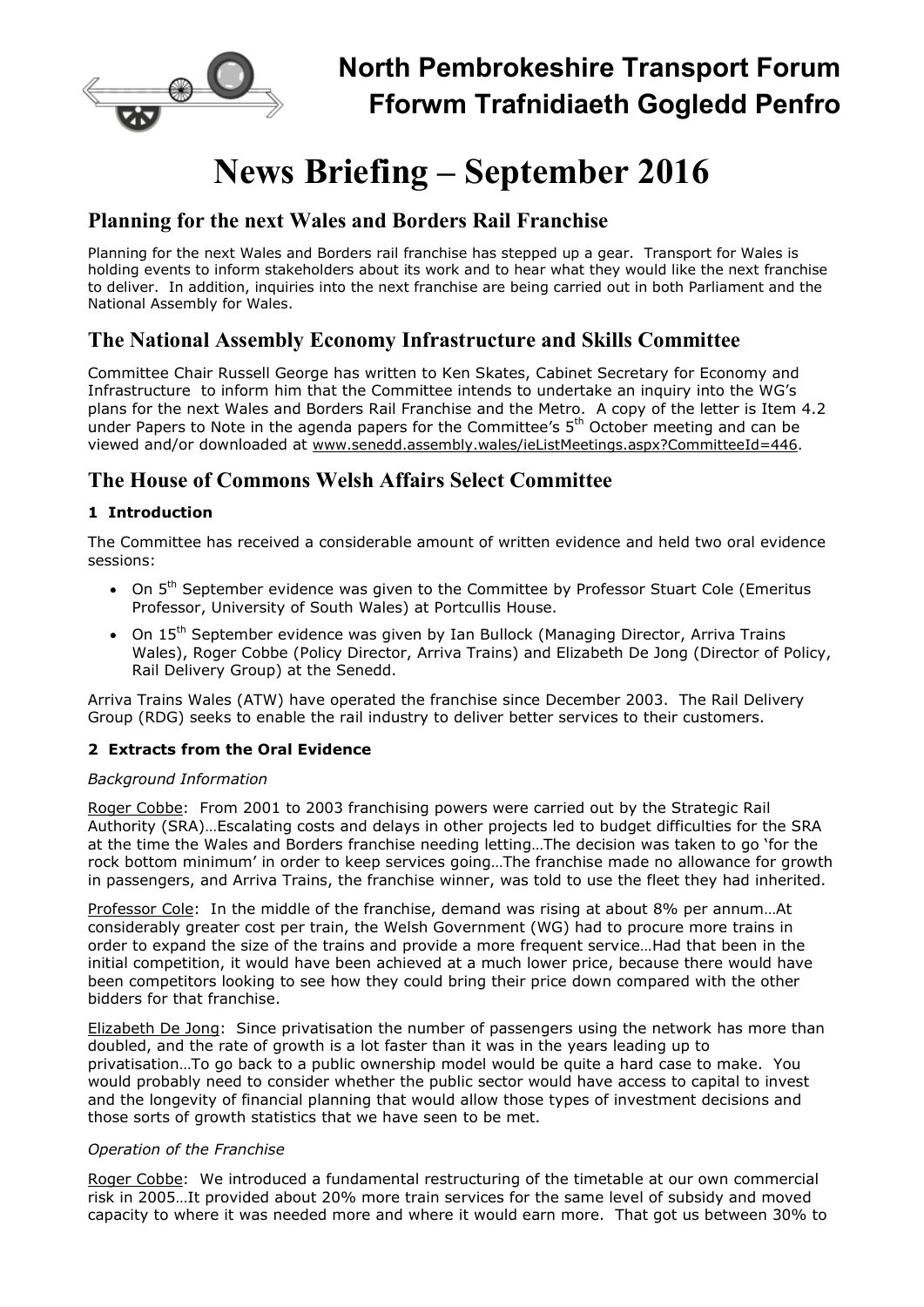40% of the way through the 15-year franchise before the pips began to squeak. Then we had to have a series of bilateral discussions with the WG, which by then had taken the devolved powers, which have led to some specific top-ups of additional capacity that have been added as bolt-ons to the original franchise agreement.

Ian Bullock: At the start of the franchise we were responsible for about 60% of the total delay and Network Rail (NR) were responsible for 40%. We invested very heavily in our fleet in terms of the engineering, staff and a new depot at Machynlleth. We have drastically improved the performance of our fleet…and have flipped that proportion of delay between ourselves and NR, whereby we are now the 40% and they are 60%.

Professor Cole: Given the conditions that Arriva Trains were faced with, they have provided a reasonable service. Consumer satisfaction is not a long way from other companies. I am amazed that they do it. I put it down to their engineers.

Elizabeth de Jong: (When asked if the 2003 franchise been a positive for both the franchisee and the franchisor) I believe it has. We have been hearing about the very high growth rates…That is a clear marker of success. We have heard about an increase in customer satisfaction and we have heard about the increases in performance that they have managed to achieve, despite an older rolling stock portfolio. In respect of the Government, the specifying authority, there has been a decline over time in the subsidy required for the franchise, so that is a positive thing for taxpayers and that can be invested other ways. Also ATW found business cases and money to invest  $£35$ million over the franchise, so I think again they have done a good job with that franchise.

#### Looking to the Future

Professor Cole: What people are looking for is a reliable service. They want easily found information on train times, and if there is a delay, they want to be able to find that delay very easily.

Roger Cobbe: Passengers are not that bothered by which trains are in which franchise. Passengers expect a joined-up railway network that enables them to make the sort of train journeys they want to do…The actual destinations that people want to go to are places like Birmingham, Manchester, Liverpool, Bristol…The worst thing of all would be if the franchising process led to the severing of these much-needed services. Many of the services that are wholly within Wales are at the less commercial end of the spectrum and require more support…The services from South-West Wales through Carmarthen and Cardiff on to Manchester are the most commercially successful within the franchise at the moment.

Elizabeth de Jong: If people were needing to change trains at the border, that would have an impact on demand. We know that the more times people change trains, the less likely they are to use trains, so that is of concern to the railway. It is also an issue about connecting economic centres…which is important in growing economies at both ends, would be broken and less easy and that would be a detriment too.

Professor Cole: As for the next ten years, I mentioned the electrification schemes…Doubling of track… gives us an opportunity to increase frequencies and reduce journey times quite considerably. It is about more capacity on the track…and looking at the opportunities that come from that…The current priority is to ensure that we have the extension to Swansea…that is the one that is clearest and easiest to do.

Roger Cobbe: Thinking back to what has been achieved when we started and when we first won the Wales and Borders franchise, we campaigned for a Wales route. It took us seven years to get that implemented, but we were right, and when it was done, everybody realised that was the right solution. The issue of the competency of the Wales route, its precise boundaries, to what extent it should rely on the national NR are all detailed matters. We have made a lot of progress, but I think there is more that can be done and we would welcome that in the future.

#### Specifications for the Next Franchise

Professor Cole: If we are going to have a modern railway in Wales, we are talking about new trains, about improvements in reliability and about more capacity where that is needed…It depends on how long the franchise is.

Roger Cobbe: Looking at the present Wales and Borders franchise…the fact it was 15 years has enabled us to give a far more positive outcome to voluntarily invest £35 million...If it had been a five, six, seven or eight year franchise, we would have just done what it said on the contract…We like the longevity of a chance to improve the business over a longer term. There are ways of